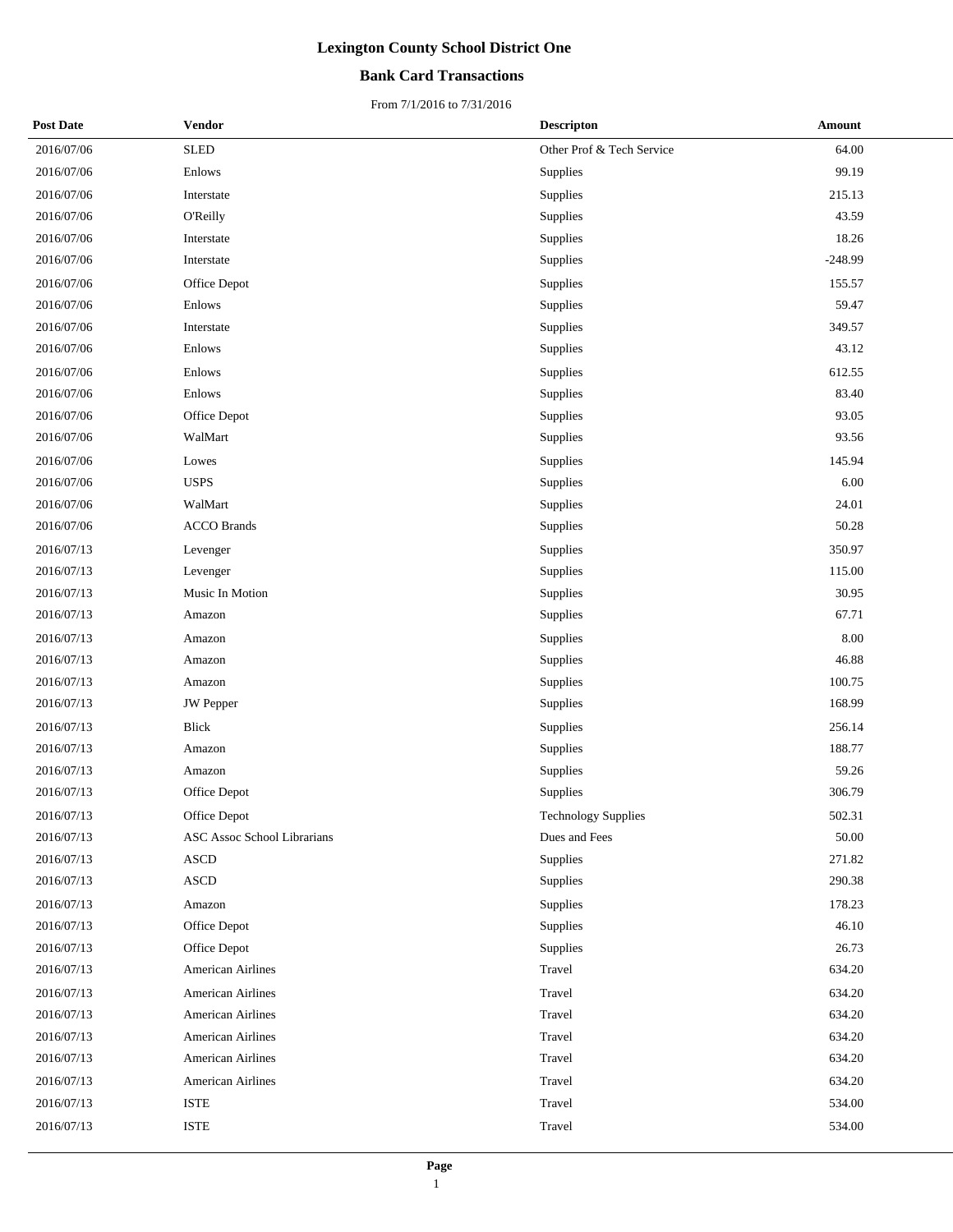## **Bank Card Transactions**

| <b>Post Date</b> | Vendor                   | <b>Descripton</b>   | Amount |
|------------------|--------------------------|---------------------|--------|
| 2016/07/13       | <b>ISTE</b>              | Travel              | 534.00 |
| 2016/07/13       | <b>ISTE</b>              | Travel              | 534.00 |
| 2016/07/13       | American Airlines        | Travel              | 743.70 |
| 2016/07/13       | PayPal 1 Airport Shuttle | Travel              | 171.35 |
| 2016/07/13       | PayPal 1 Airport shuttle | Travel              | 171.35 |
| 2016/07/13       | <b>ISTE</b>              | Travel              | 534.00 |
| 2016/07/13       | <b>ISTE</b>              | Travel              | 534.00 |
| 2016/07/13       | <b>ISTE</b>              | Travel              | 534.00 |
| 2016/07/13       | Walmart                  | Supplies            | 15.59  |
| 2016/07/13       | Walmart                  | Other Objects       | 39.89  |
| 2016/07/21       | Lowe's                   | Supplies-Maintenace | 48.14  |
| 2016/07/21       | Lowe's                   | Supplies-Maintenace | 63.09  |
| 2016/07/21       | Home Depot               | Supplies-Maintenace | 105.93 |
| 2016/07/21       | Lowe's                   | Supplies-Maintenace | 114.40 |
| 2016/07/21       | Lowe's                   | Supplies-Maintenace | 47.55  |
| 2016/07/21       | True Value               | Supplies-Maintenace | 20.84  |
| 2016/07/21       | Lowe's                   | Supplies-Maintenace | 44.04  |
| 2016/07/21       | City Electric            | Supplies-Maintenace | 27.25  |
| 2016/07/21       | WP Law                   | Supplies-Maintenace | 104.86 |
| 2016/07/21       | Thompson Grand Rental    | Rentals             | 89.88  |
| 2016/07/21       | City Electric            | Supplies-Maintenace | 199.69 |
| 2016/07/21       | City Electric            | Supplies-Maintenace | 57.30  |
| 2016/07/21       | Ed Smith Lumber          | Supplies-Maintenace | 28.40  |
| 2016/07/21       | Ed Smith                 | Supplies-Maintenace | 82.52  |
| 2016/07/21       | Lowe's                   | Supplies-Maintenace | 41.11  |
| 2016/07/21       | Sherwin Williams         | Supplies-Maintenace | 223.72 |
| 2016/07/21       | Lowe's                   | Supplies-Maintenace | 75.86  |
| 2016/07/21       | Sherwin Williams         | Supplies-Maintenace | 34.87  |
| 2016/07/21       | Sherwin Williams         | Supplies-Maintenace | 209.83 |
| 2016/07/21       | <b>Batteries Plus</b>    | Supplies-Maintenace | 163.07 |
| 2016/07/21       | Lowe's                   | Supplies-Maintenace | 45.31  |
| 2016/07/21       | Lowe's                   | Supplies-Maintenace | 95.36  |
| 2016/07/21       | NB Handy                 | Supplies-Maintenace | 23.28  |
| 2016/07/21       | Lowe's                   | Supplies-Maintenace | 10.14  |
| 2016/07/21       | Lowe's                   | Supplies-Maintenace | 43.71  |
| 2016/07/21       | Lowe's                   | Supplies-Maintenace | 22.56  |
| 2016/07/21       | Sherwin Williams         | Supplies-Maintenace | 225.72 |
| 2016/07/21       | Ed Smith Lumber          | Supplies-Maintenace | 38.83  |
| 2016/07/21       | Lowe's                   | Supplies-Maintenace | 81.28  |
| 2016/07/21       | Lowe's                   | Supplies-Maintenace | 36.84  |
| 2016/07/21       | Lowe's                   | Supplies-Maintenace | 13.76  |
| 2016/07/21       | Lowe's                   | Supplies-Maintenace | 82.82  |
| 2016/07/21       | Lowe's                   | Supplies-Maintenace | 55.64  |
| 2016/07/21       | Ferguson                 | Supplies-Maintenace | 8.47   |
| 2016/07/21       | Gateway                  | Supplies-Maintenace | 26.58  |
|                  |                          |                     |        |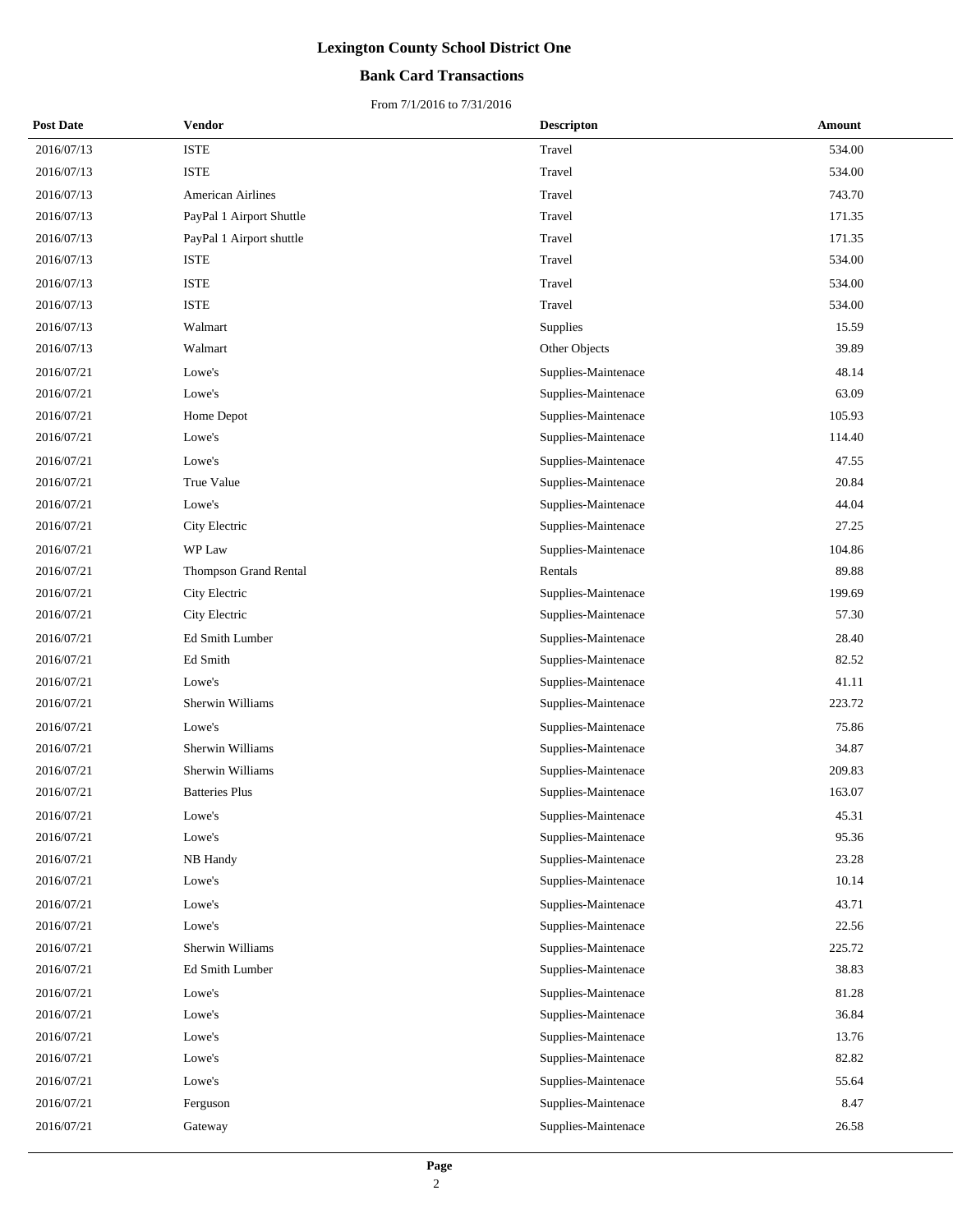## **Bank Card Transactions**

| <b>Post Date</b> | Vendor                         | <b>Descripton</b>         | Amount  |
|------------------|--------------------------------|---------------------------|---------|
| 2016/07/25       | Amazon.com                     | Supplies                  | 57.22   |
| 2016/07/25       | <b>AMAZON</b>                  | Supplies                  | 61.32   |
| 2016/07/25       | <b>SCHOLASTIC</b>              | Supplies                  | 16.92   |
| 2016/07/25       | WEST MUSIC                     | Supplies                  | 241.49  |
| 2016/07/25       | <b>SCHOOL HEALTH</b>           | Supplies                  | 153.30  |
| 2016/07/25       | <b>SCHOOL HEALTH</b>           | Supplies                  | 175.00  |
| 2016/07/25       | <b>SYMBALOO</b>                | Software Renewal/Agreemen | 35.00   |
| 2016/07/25       | <b>SYMBALOO</b>                | Software Renewal/Agreemen | 35.00   |
| 2016/07/25       | <b>SYMBALOO</b>                | Software Renewal/Agreemen | 35.00   |
| 2016/07/25       | <b>SYMBALOO</b>                | Software Renewal/Agreemen | 35.00   |
| 2016/07/25       | <b>AMAZON</b>                  | Supplies                  | 29.90   |
| 2016/07/25       | <b>AMAZON</b>                  | Supplies                  | 59.43   |
| 2016/07/25       | Walmart                        | Supplies-Maintenace       | 20.29   |
| 2016/07/25       | Lexington DMV                  | Supplies-Maintenace       | 21.00   |
| 2016/07/25       | <b>Griffin Pools</b>           | Supplies-Maintenace       | 26.74   |
| 2016/07/25       | Lowe's                         | Supplies-Maintenace       | 100.56  |
| 2016/07/25       | <b>ALLIANCE UNIFORMS</b>       | Supplies                  | $-1.00$ |
| 2016/07/25       | TRACTOR SUPPLY CO              | Supplies                  | 68.44   |
| 2016/07/25       | <b>SMITH &amp; JONES</b>       | Supplies                  | 50.04   |
| 2016/07/25       | SHERWIN-WILLIAMS               | Supplies                  | 41.75   |
| 2016/07/25       | Lowe's                         | Supplies-Maintenace       | 12.82   |
| 2016/07/25       | City Electric                  | Supplies-Maintenace       | 33.96   |
| 2016/07/25       | Lowe's                         | Supplies-Maintenace       | 16.18   |
| 2016/07/25       | Sherwin Williams               | Supplies-Maintenace       | 169.15  |
| 2016/07/25       | Sherwin Williams               | Supplies-Maintenace       | 83.50   |
| 2016/07/25       | The Guttermen                  | Supplies-Maintenace       | 20.00   |
| 2016/07/25       | Ed Smith Lumber                | Supplies-Maintenace       | 46.94   |
| 2016/07/25       | City Electric                  | Supplies-Maintenace       | 28.88   |
| 2016/07/25       | Lowe's                         | Supplies-Maintenace       | 21.34   |
| 2016/07/25       | City Electric                  | Supplies-Maintenace       | 17.93   |
| 2016/07/25       | City Electric                  | Supplies-Maintenace       | 41.11   |
| 2016/07/25       | Gateway                        | Supplies-Maintenace       | 562.42  |
| 2016/07/25       | City Electric                  | Supplies-Maintenace       | 136.87  |
| 2016/07/25       | City Electric                  | Supplies-Maintenace       | 41.50   |
| 2016/07/25       | City Electric                  | Supplies-Maintenace       | 58.57   |
| 2016/07/25       | City Electric                  | Supplies-Maintenace       | 199.99  |
| 2016/07/25       | City Electric                  | Supplies-Maintenace       | 45.27   |
| 2016/07/25       | City Electric                  | Supplies-Maintenace       | 10.60   |
| 2016/07/26       | MCGRAW/HILL EDUCATION          | Supplies                  | 222.26  |
| 2016/07/26       | <b>AUTOMATION DIRECT</b>       | Supplies                  | 200.00  |
| 2016/07/26       | SC Athletic Trainer Assoc.     | Travel                    | 95.00   |
| 2016/07/26       | The UPS Store                  | Supplies                  | 19.99   |
| 2016/07/26       | <b>School Outfitters</b>       | Supplies                  | 577.11  |
| 2016/07/26       | Embassy Suites Kingston Planta | Travel                    | 221.79  |
| 2016/07/26       | Delta Air lines                | Travel                    | 25.00   |
|                  |                                |                           |         |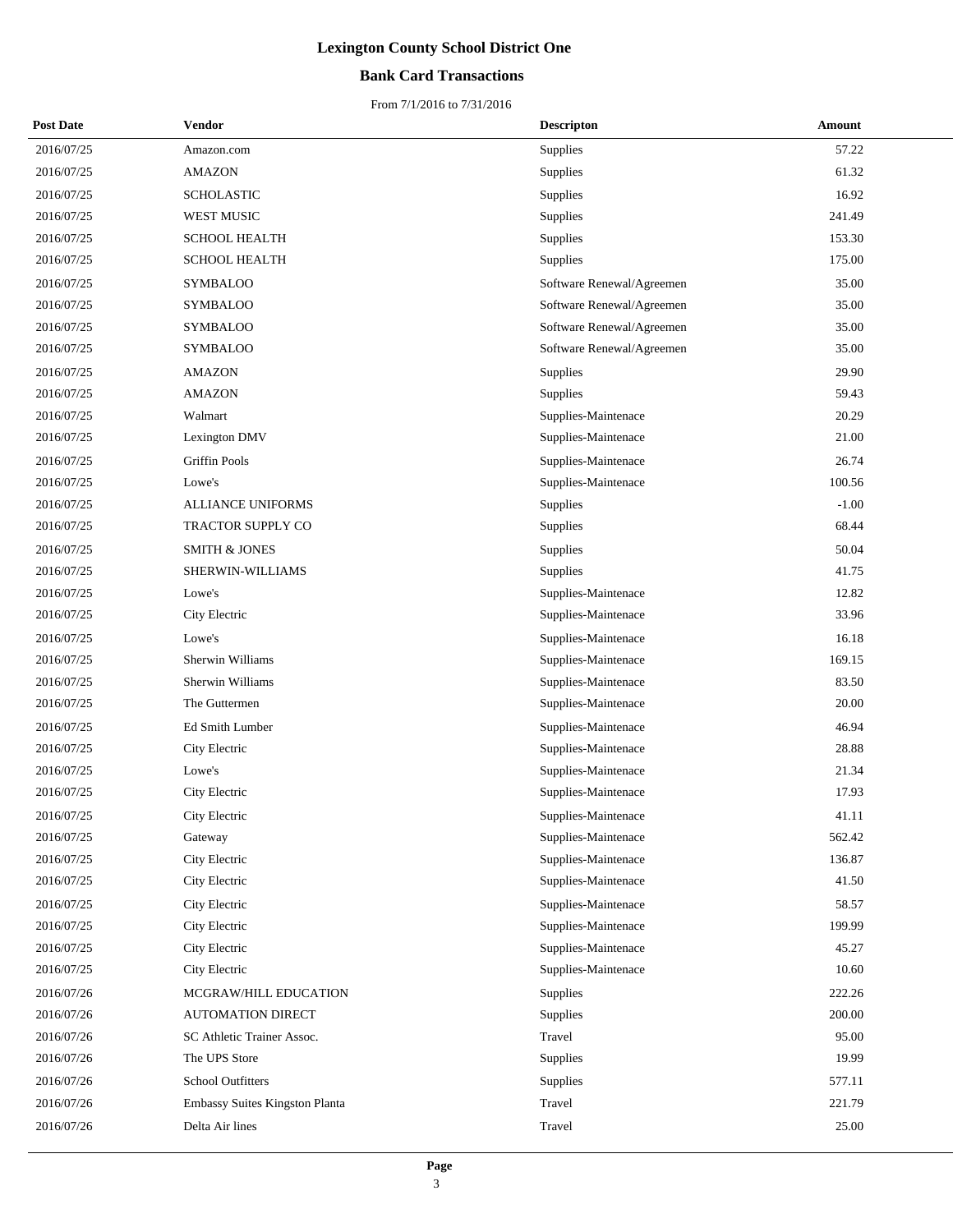## **Bank Card Transactions**

| <b>Post Date</b> | Vendor                             | <b>Descripton</b>       | Amount   |
|------------------|------------------------------------|-------------------------|----------|
| 2016/07/26       | Delta Air lines                    | Travel                  | 25.00    |
| 2016/07/26       | Delta Air lines                    | Travel                  | 25.00    |
| 2016/07/26       | <b>Hilton Hotels</b>               | Travel                  | 851.84   |
| 2016/07/26       | Embassy Suites Kingston Planta     | Travel                  | 258.84   |
| 2016/07/26       | Embassy Suites Kingston Planta     | Travel                  | 1,020.30 |
| 2016/07/26       | Thrifty Car Rental                 | Travel                  | 596.91   |
| 2016/07/26       | <b>Hilton Hotels</b>               | Travel                  | 750.06   |
| 2016/07/26       | EdLeader21                         | Travel                  | 599.00   |
| 2016/07/26       | EdLeader21                         | Travel                  | 599.00   |
| 2016/07/26       | Travel Insurance Policy            | Travel                  | 144.95   |
| 2016/07/26       | DeltaAir                           | Travel                  | 483.20   |
| 2016/07/26       | DeltaAir                           | Travel                  | 483.20   |
| 2016/07/26       | DeltaAir                           | Travel                  | 483.20   |
| 2016/07/26       | DeltaAir                           | Travel                  | 483.20   |
| 2016/07/26       | Publix                             | Other Objects           | 37.73    |
| 2016/07/26       | EdLeader21                         | Travel                  | 100.00   |
| 2016/07/26       | DeltaAir                           | Travel                  | 483.20   |
| 2016/07/26       | <b>Embassy Kingston Plantation</b> | Travel                  | 1,042.29 |
| 2016/07/26       | Amazon Mktplace                    | Supplies                | 440.00   |
| 2016/07/26       | Hertz Rent a Car                   | Travel                  | 176.46   |
| 2016/07/26       | Chancellor Hotel                   | Travel                  | 247.98   |
| 2016/07/26       | Chancellor Hotel                   | Travel                  | 247.98   |
| 2016/07/26       | LR Hook Tire                       | Repairs and Maintenance | 138.18   |
| 2016/07/26       | Lowe's                             | Supplies-Maintenace     | 49.05    |
| 2016/07/26       | Lowe's                             | Supplies-Maintenace     | 286.60   |
| 2016/07/26       | McCalls Supply                     | Supplies-Maintenace     | 106.22   |
| 2016/07/26       | True Value                         | Supplies-Maintenace     | 32.09    |
| 2016/07/26       | Steering Column Services           | Supplies-Maintenace     | 523.86   |
| 2016/07/26       | AutoZone                           | Supplies-Maintenace     | 103.64   |
| 2016/07/26       | <b>CARQUEST</b>                    | Supplies-Maintenace     | 102.71   |
| 2016/07/26       | NAPA                               | Supplies-Maintenace     | 189.91   |
| 2016/07/26       | Enlows                             | Supplies-Maintenace     | 241.70   |
| 2016/07/26       | AutoZone                           | Supplies-Maintenace     | 25.53    |
| 2016/07/26       | AutoZone                           | Supplies-Maintenace     | 67.21    |
| 2016/07/26       | <b>Best Buy</b>                    | Supplies-Maintenace     | 26.74    |
| 2016/07/26       | Lee Transport                      | Supplies-Maintenace     | 47.08    |
| 2016/07/26       | AutoZone                           | Supplies-Maintenace     | 127.18   |
| 2016/07/26       | Enlows                             | Supplies-Maintenace     | 251.00   |
| 2016/07/26       | AutoZone                           | Supplies-Maintenace     | 115.55   |
| 2016/07/26       | Enlows                             | Supplies-Maintenace     | 154.91   |
| 2016/07/26       | AutoZone                           | Supplies-Maintenace     | 60.39    |
| 2016/07/26       | <b>Tractor Supply</b>              | Supplies-Maintenace     | 21.39    |
| 2016/07/26       | <b>Tractor Supply</b>              | Supplies-Maintenace     | 3.80     |
| 2016/07/26       | AutoZone                           | Supplies-Maintenace     | 49.53    |
| 2016/07/26       | Amazon                             | Supplies-Maintenace     | 128.31   |
|                  |                                    |                         |          |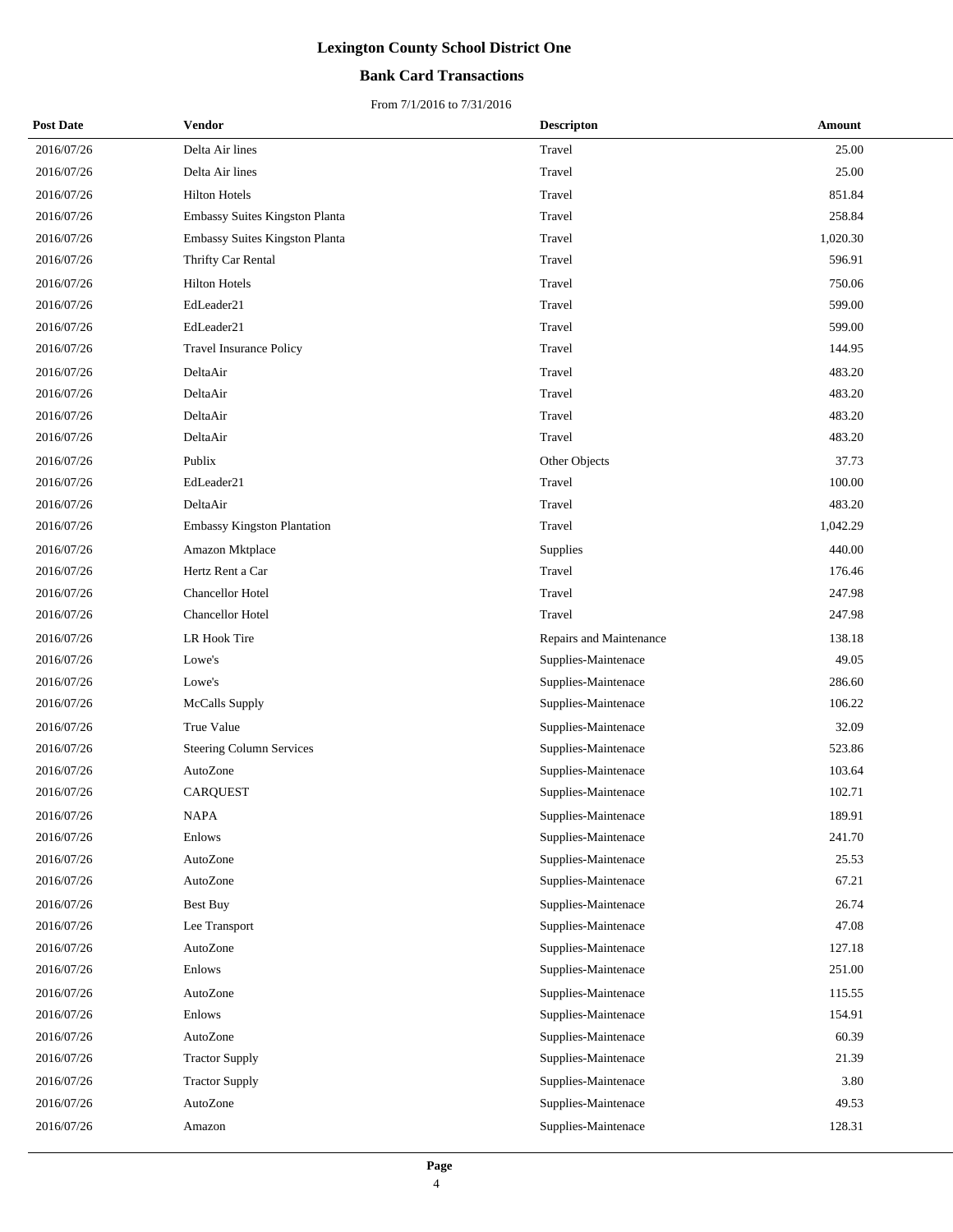## **Bank Card Transactions**

| <b>Post Date</b> | Vendor                      | <b>Descripton</b>       | Amount |
|------------------|-----------------------------|-------------------------|--------|
| 2016/07/26       | Shell Oil                   | Supplies-Maintenace     | 80.00  |
| 2016/07/26       | Shell Oil                   | Supplies-Maintenace     | 42.24  |
| 2016/07/26       | Shell Oil                   | Supplies-Maintenace     | 80.00  |
| 2016/07/26       | Shell Oil                   | Supplies-Maintenace     | 29.89  |
| 2016/07/26       | A-Z Lawnmower               | Supplies-Maintenace     | 101.63 |
| 2016/07/26       | Ferguson                    | Supplies-Maintenace     | 98.45  |
| 2016/07/26       | Ferguson                    | Supplies-Maintenace     | 273.46 |
| 2016/07/26       | Shell Oil                   | Supplies-Maintenace     | 80.00  |
| 2016/07/26       | Shell Oil                   | Supplies-Maintenace     | 42.08  |
| 2016/07/26       | Shell Oil                   | Supplies-Maintenace     | 80.00  |
| 2016/07/26       | Shell Oil                   | Supplies-Maintenace     | 43.40  |
| 2016/07/26       | <b>LOWES</b>                | Supplies                | 398.35 |
| 2016/07/26       | <b>LOWES</b>                | Supplies                | 61.66  |
| 2016/07/26       | Ferguson                    | Supplies-Maintenace     | 117.19 |
| 2016/07/26       | Lowe's                      | Supplies-Maintenace     | 13.69  |
| 2016/07/26       | A-Z Lawnmoer                | Supplies-Maintenace     | 21.57  |
| 2016/07/26       | <b>CARQUEST</b>             | Supplies-Maintenace     | 131.80 |
| 2016/07/26       | Ferguson                    | Supplies-Maintenace     | 30.61  |
| 2016/07/26       | Gateway                     | Supplies-Maintenace     | 140.86 |
| 2016/07/26       | Ferguson                    | Supplies-Maintenace     | 205.44 |
| 2016/07/26       | <b>Generator Services</b>   | Supplies-Maintenace     | 73.90  |
| 2016/07/26       | Sherwin Williams            | Supplies-Maintenace     | 171.29 |
| 2016/07/26       | Lowe's                      | Supplies                | 395.27 |
| 2016/07/26       | Shell Oil                   | Supplies                | 71.80  |
| 2016/07/26       | Sherwin Williams            | Supplies-Maintenace     | 128.47 |
| 2016/07/26       | Sparrow & Kennedy           | Supplies-Maintenace     | 108.05 |
| 2016/07/26       | Gateway                     | Supplies-Maintenace     | 21.84  |
| 2016/07/26       | Sherwin Williams            | Supplies-Maintenace     | 128.47 |
| 2016/07/26       | Gateway                     | Supplies-Maintenace     | 28.75  |
| 2016/07/26       | Palmetto Southern           | Repairs and Maintenance | 150.00 |
| 2016/07/26       | True Value                  | Supplies-Maintenace     | 44.83  |
| 2016/07/26       | Murphy Express              | Supplies                | 28.00  |
| 2016/07/26       | Smith & Jones               | Supplies-Maintenace     | 55.88  |
| 2016/07/26       | <b>Interstate Solutions</b> | Supplies-Maintenace     | 78.31  |
| 2016/07/26       | A-Z Lawnmower               | Supplies-Maintenace     | 10.40  |
| 2016/07/26       | A-Z Lawnmower               | Supplies-Maintenace     | 225.50 |
| 2016/07/26       | A-Z Lawnmower               | Supplies-Maintenace     | 106.95 |
| 2016/07/26       | Sherwin Williams            | Supplies-Maintenace     | 171.29 |
| 2016/07/26       | A-Z Lawnmower               | Supplies-Maintenace     | 41.81  |
| 2016/07/26       | Ferguson                    | Supplies-Maintenace     | 55.21  |
| 2016/07/26       | Ferguson                    | Supplies-Maintenace     | 93.66  |
| 2016/07/26       | Walker Hardware             | Supplies-Maintenace     | 9.74   |
| 2016/07/26       | Palmetto Winnelson          | Supplies-Maintenace     | 127.92 |
| 2016/07/26       | Gateway                     | Supplies-Maintenace     | 67.09  |
| 2016/07/26       | Ferguson                    | Supplies-Maintenace     | 238.50 |
|                  |                             |                         |        |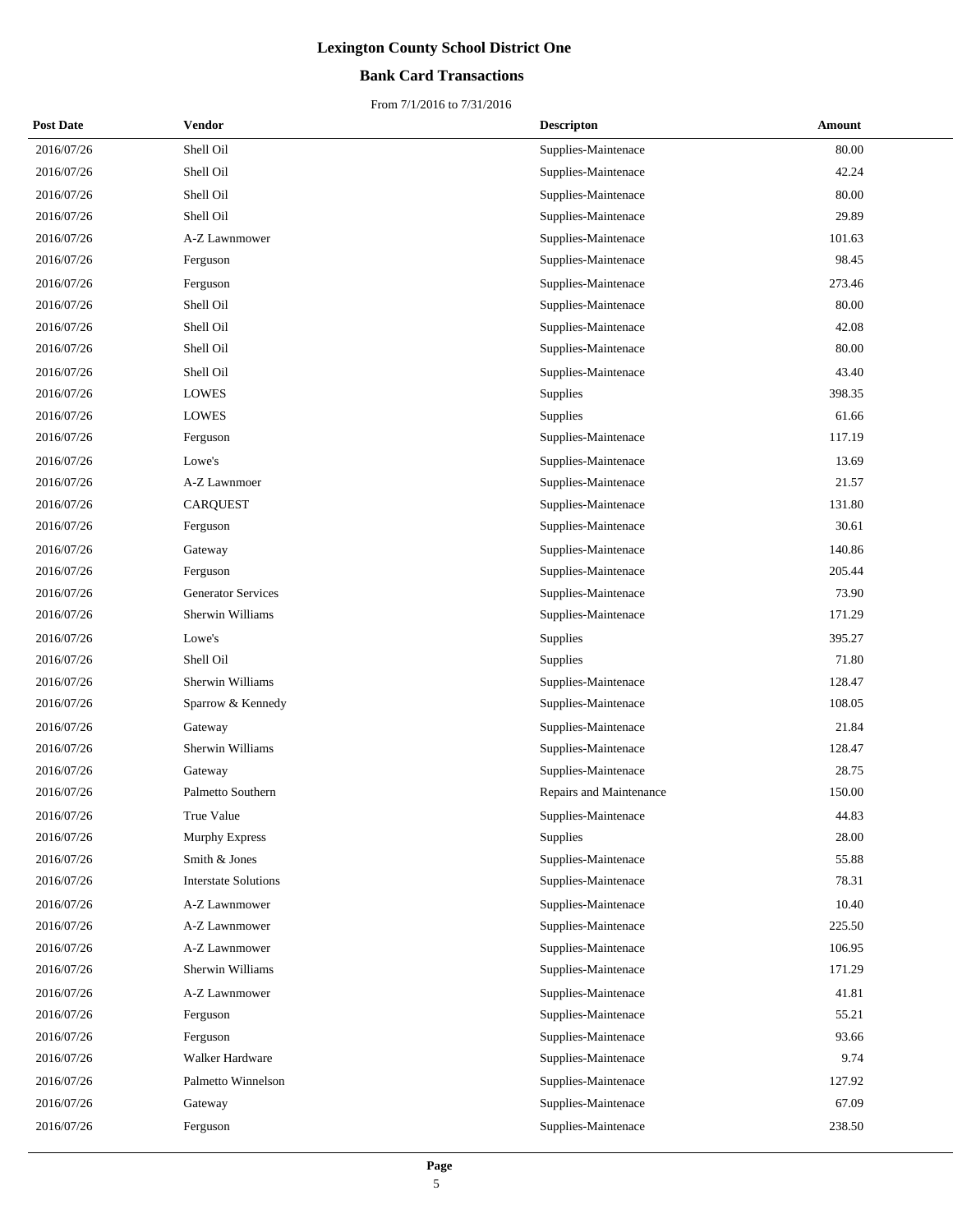## **Bank Card Transactions**

| <b>Post Date</b> | Vendor                                | <b>Descripton</b>   | Amount |
|------------------|---------------------------------------|---------------------|--------|
| 2016/07/26       | A-Z Lawnmower                         | Supplies-Maintenace | 111.30 |
| 2016/07/26       | <b>Tractor Supply</b>                 | Supplies-Maintenace | 25.66  |
| 2016/07/26       | Home Depot                            | Supplies-Maintenace | 120.38 |
| 2016/07/26       | A-Z Lawnmower                         | Supplies-Maintenace | 51.29  |
| 2016/07/26       | Ferguson                              | Supplies-Maintenace | 284.77 |
| 2016/07/26       | Ferguson                              | Supplies-Maintenace | 12.30  |
| 2016/07/26       | Palmetto Winnelson                    | Supplies-Maintenace | 5.65   |
| 2016/07/26       | Ferguson                              | Supplies-Maintenace | 64.15  |
| 2016/07/26       | Gateway                               | Supplies-Maintenace | 111.90 |
| 2016/07/26       | Northern Tools                        | Supplies-Maintenace | 38.50  |
| 2016/07/26       | Catoes                                | Supplies-Maintenace | 51.73  |
| 2016/07/26       | Lowe's                                | Supplies-Maintenace | 28.31  |
| 2016/07/26       | Lowe's                                | Supplies-Maintenace | 16.03  |
| 2016/07/26       | Thompson's Grand Rental               | Supplies-Maintenace | 117.70 |
| 2016/07/26       | Anixter                               | Supplies-Maintenace | 3.56   |
| 2016/07/26       | Gateway                               | Supplies-Maintenace | 15.52  |
| 2016/07/26       | Ferguson                              | Supplies-Maintenace | 189.06 |
| 2016/07/26       | Enlows                                | Supplies-Maintenace | 89.98  |
| 2016/07/26       | Murphy Express                        | Supplies            | 100.00 |
| 2016/07/26       | Murphy Express                        | Supplies            | 14.03  |
| 2016/07/26       | Northern Tool and Equipment           | Supplies            | 395.89 |
| 2016/07/26       | Gateway Supply                        | Supplies            | 28.10  |
| 2016/07/26       | Lowe's                                | Supplies            | 43.38  |
| 2016/07/26       | Lowe's                                | Supplies            | 81.74  |
| 2016/07/26       | Sherwin Williams                      | Supplies            | 109.41 |
| 2016/07/26       | Sherwin Williams                      | Supplies            | 44.48  |
| 2016/07/26       | Mayer                                 | Supplies-Maintenace | 202.01 |
| 2016/07/26       | Expedia                               | Travel              | 50.00  |
| 2016/07/26       | Delta Airlines                        | Travel              | 25.00  |
| 2016/07/26       | Delta Airlines                        | Travel              | 25.00  |
| 2016/07/26       | Hilton Hotel                          | Travel              | 597.18 |
| 2016/07/26       | <b>Embassy Suites Kingston Planta</b> | Travel              | 983.25 |
| 2016/07/26       | <b>CREATIVE SEWING CENTER</b>         | Pupil Activity      | 161.98 |
| 2016/07/26       | <b>CREATIVE SEWING CENTER</b>         | Pupil Activity      | 13.77  |
| 2016/07/26       | Barnes & Noble                        | Pupil Activity      | 292.93 |
| 2016/07/26       | Amazon.com                            | Pupil Activity      | 114.05 |
| 2016/07/26       | Canon USA                             | Pupil Activity      | 204.98 |
| 2016/07/26       | The Booksource                        | Pupil Activity      | 109.89 |
| 2016/07/26       | Lowes                                 | Pupil Activity      | 384.13 |
| 2016/07/26       | Office Depot                          | Pupil Activity      | 10.69  |
| 2016/07/26       | Storey's Florist                      | Pupil Activity      | 71.70  |
| 2016/07/26       | Carolina Biomedical Services          | Pupil Activity      | 59.96  |
| 2016/07/26       | SC Athletic Trainer Associatio        | Pupil Activity      | 190.00 |
| 2016/07/26       | AT&T                                  | Pupil Activity      | 58.85  |
| 2016/07/26       | Walmart                               | Pupil Activity      | 87.88  |
|                  |                                       |                     |        |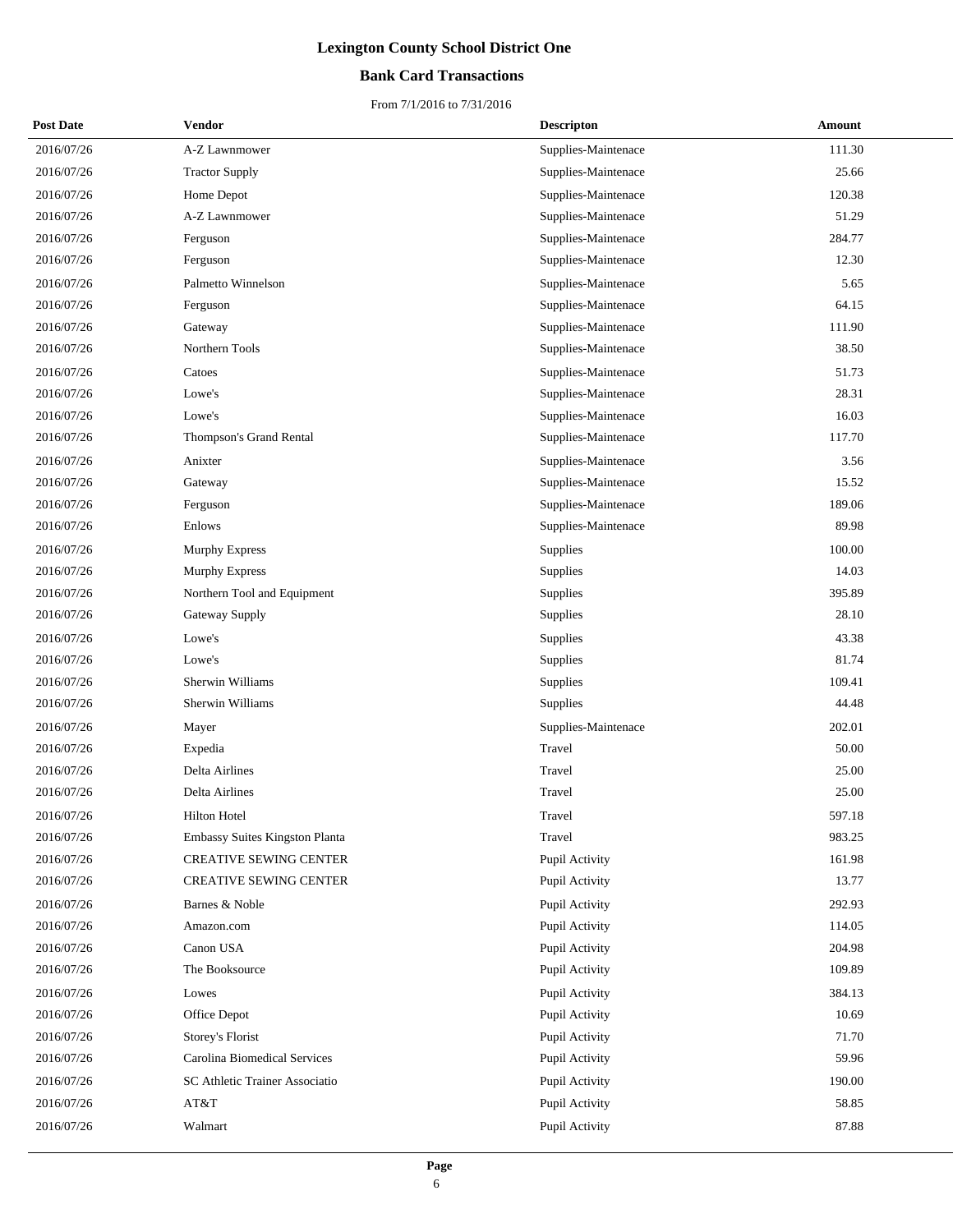## **Bank Card Transactions**

| <b>Post Date</b> | Vendor                  | <b>Descripton</b>          | Amount |
|------------------|-------------------------|----------------------------|--------|
| 2016/07/26       | Trophy and Award        | Pupil Activity             | 37.45  |
| 2016/07/26       | Walmart                 | Pupil Activity             | 46.27  |
| 2016/07/26       | Hardee's                | Pupil Activity             | 78.62  |
| 2016/07/26       | Hardee's                | Pupil Activity             | 131.94 |
| 2016/07/26       | Signarama               | Pupil Activity             | 553.76 |
| 2016/07/26       | Worldwide Sport         | Pupil Activity             | 399.95 |
| 2016/07/26       | Wilson and Associates   | Pupil Activity             | 247.17 |
| 2016/07/26       | East Coast Special Tees | Pupil Activity             | 378.81 |
| 2016/07/26       | <b>BSN</b> Sports       | Pupil Activity             | 215.34 |
| 2016/07/26       | Carolina Sports Inc     | Pupil Activity             | 604.00 |
| 2016/07/27       | Walmart                 | Supplies                   | 32.04  |
| 2016/07/27       | Apple Store             | <b>Technology Supplies</b> | 590.05 |
| 2016/07/27       | Apple Store Augusta     | <b>Technology Supplies</b> | 121.50 |
| 2016/07/28       | Amazon.com              | Supplies                   | 64.64  |
| 2016/07/28       | Amazon.com              | Supplies                   | 270.48 |
| 2016/07/28       | OFFICE SIGN COMPANY     | Supplies                   | 50.95  |
| 2016/07/28       | ID WHOLESALER           | Supplies                   | 245.00 |
| 2016/07/28       | <b>ACI Fabric</b>       | Supplies                   | 7.22   |
| 2016/07/28       | Amazon                  | Supplies                   | 16.95  |
| 2016/07/28       | Amazon                  | Supplies                   | 14.99  |
| 2016/07/28       | Amazon                  | Supplies                   | 74.95  |
| 2016/07/28       | Amazon                  | Supplies                   | 27.96  |
| 2016/07/28       | Amazon                  | Supplies                   | 13.37  |
| 2016/07/28       | amazon                  | Supplies                   | 119.95 |
| 2016/07/28       | corporate connection    | Supplies                   | 54.84  |
| 2016/07/28       | <b>USPS</b>             | Supplies                   | 565.00 |
| 2016/07/28       | Office Depot            | Supplies                   | 146.06 |
| 2016/07/28       | Office depot            | Supplies                   | 38.50  |
| 2016/07/28       | <b>USPS</b>             | Supplies                   | 340.00 |
| 2016/07/28       | postal express          | Supplies                   | 3.67   |
| 2016/07/28       | Amazon                  | Supplies                   | 12.80  |
| 2016/07/28       | amazon                  | Supplies                   | 12.80  |
| 2016/07/28       | Amazon                  | Supplies                   | 17.90  |
| 2016/07/28       | Amazon                  | Supplies                   | 1.85   |
| 2016/07/28       | Amazon                  | Supplies                   | 28.77  |
| 2016/07/28       | Vista prints            | Supplies                   | 32.48  |
| 2016/07/28       | Paypal W uppercase      | Supplies                   | 6.95   |
| 2016/07/28       | ACI fabric              | Supplies                   | 88.98  |
| 2016/07/28       | Office Depot            | Supplies                   | 48.31  |
| 2016/07/28       | Dollar General          | Supplies                   | 34.24  |
| 2016/07/28       | Dollar General          | Supplies                   | 51.90  |
| 2016/07/28       | Dollar General          | Supplies                   | 48.15  |
| 2016/07/28       | Office Depot            | Supplies                   | 116.43 |
| 2016/07/28       | Walmart                 | Supplies                   | 178.21 |
| 2016/07/28       | Office Depot            | Supplies                   | 157.98 |
|                  |                         |                            |        |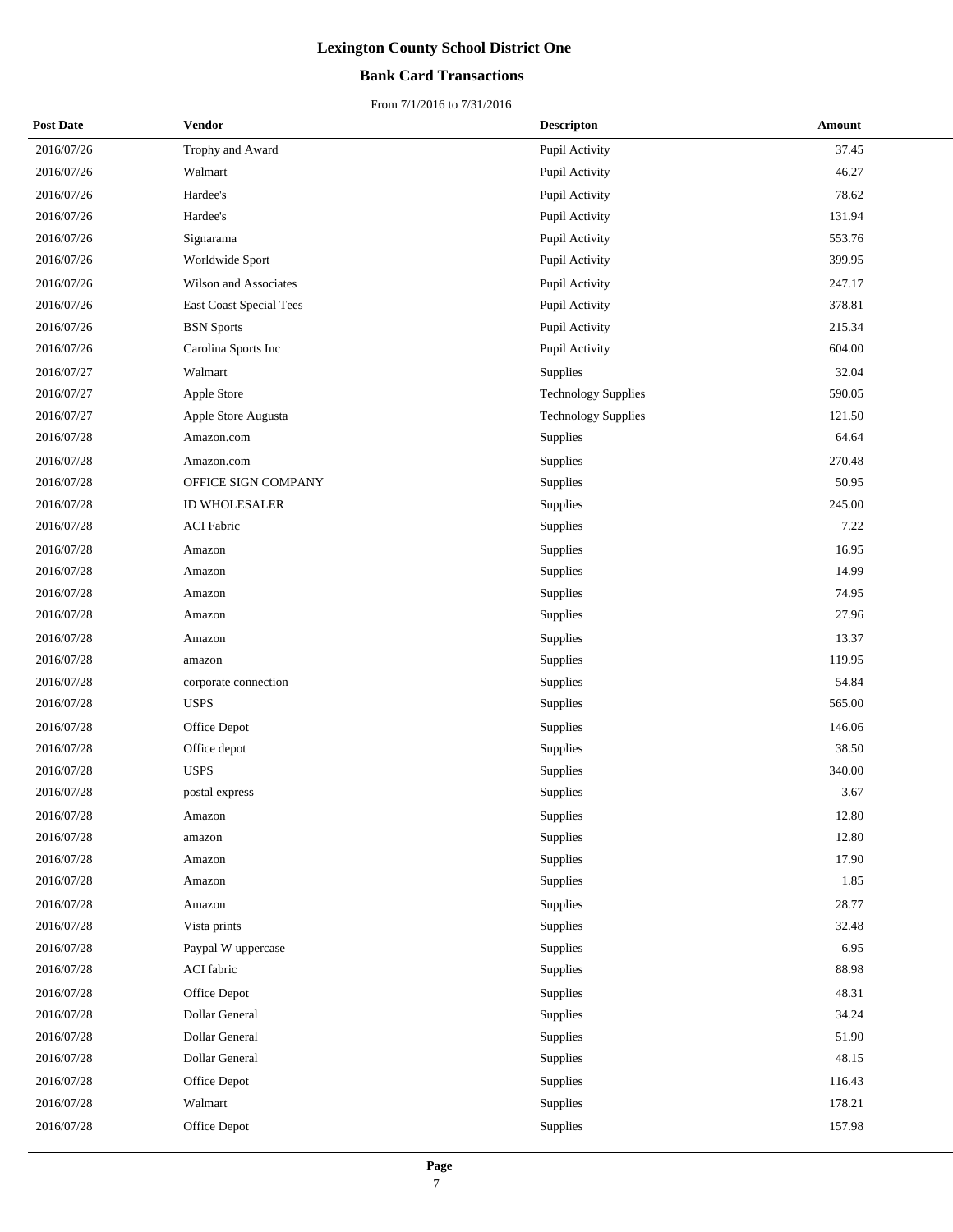## **Bank Card Transactions**

| <b>Post Date</b> | <b>Vendor</b>                   | <b>Descripton</b>          | <b>Amount</b> |
|------------------|---------------------------------|----------------------------|---------------|
| 2016/07/28       | Office Depot                    | Supplies                   | 44.55         |
| 2016/07/28       | Amazon                          | Supplies                   | 15.23         |
| 2016/07/28       | <b>USPS</b>                     | Supplies                   | 750.00        |
| 2016/07/28       | Wayfair                         | Supplies                   | 289.10        |
| 2016/07/28       | Amazon.com                      | Supplies                   | 40.47         |
| 2016/07/28       | Walmart.com                     | Supplies                   | 815.15        |
| 2016/07/28       | Amazon.com                      | Supplies                   | 235.83        |
| 2016/07/28       | Amazon.com                      | Supplies                   | 70.40         |
| 2016/07/28       | HMCO - Model School Conference  | Supplies                   | 63.85         |
| 2016/07/28       | Cable & Connections             | Supplies                   | 26.88         |
| 2016/07/28       | Pinestraw Place                 | Supplies                   | 156.24        |
| 2016/07/28       | Pinestraw Place                 | Supplies                   | 156.24        |
| 2016/07/28       | Office Depot                    | Supplies                   | 185.59        |
| 2016/07/28       | <b>Custom Creative Plastics</b> | Supplies                   | 203.10        |
| 2016/07/28       | Home Depot                      | Supplies                   | 64.84         |
| 2016/07/28       | Amazon.com                      | Supplies                   | 267.10        |
| 2016/07/28       | Karen Kids Studio.              | <b>Technology Supplies</b> | 15.88         |
| 2016/07/28       | Amazon.com                      | Supplies                   | 244.16        |
| 2016/07/28       | Fotolia                         | Supplies                   | 28.00         |
| 2016/07/28       | <b>USPS</b>                     | Supplies                   | 282.00        |
| 2016/07/28       | <b>HAMPTON INN</b>              | Travel                     | 624.69        |
| 2016/07/28       | <b>HYATT</b>                    | Travel                     | 640.50        |
| 2016/07/28       | <b>Staples</b>                  | Supplies                   | 49.18         |
| 2016/07/28       | Michaels                        | Supplies                   | 145.49        |
| 2016/07/28       | Office Depot                    | Supplies                   | 195.98        |
| 2016/07/28       | Ed Smith Lumber                 | Supplies                   | 22.08         |
| 2016/07/28       | WALMART                         | Supplies                   | 43.86         |
| 2016/07/28       | <b>SUNOCO</b>                   | Supplies                   | 50.00         |
| 2016/07/28       | <b>AMAZON</b>                   | Supplies                   | 35.54         |
| 2016/07/28       | THE HOME DEPOT                  | Supplies                   | 280.03        |
| 2016/07/28       | Speedway                        | Supplies                   | 37.47         |
| 2016/07/28       | Amazon                          | Supplies                   | 35.49         |
| 2016/07/28       | Derrick's                       | Supplies                   | 25.65         |
| 2016/07/28       | <b>Bob's Ace</b>                | Supplies                   | 16.03         |
| 2016/07/28       | Autozone                        | Supplies                   | 19.97         |
| 2016/07/28       | Lowes                           | Supplies                   | 54.89         |
| 2016/07/28       | Walker Hardware                 | Supplies                   | 4.09          |
| 2016/07/28       | Shell                           | Supplies                   | 96.07         |
| 2016/07/28       | Lowes                           | Supplies                   | 25.29         |
| 2016/07/28       | Murphy Express                  | Supplies                   | 48.10         |
| 2016/07/28       | Pitt Stop                       | Supplies                   | 29.30         |
| 2016/07/28       | Walker Hardware                 | Supplies                   | 14.93         |
| 2016/07/28       | <b>Murphy Express</b>           | Supplies                   | 23.28         |
| 2016/07/28       | Lowes                           | Supplies                   | 34.30         |
| 2016/07/28       | Pitt Stop                       | Supplies                   | 34.13         |
|                  |                                 |                            |               |